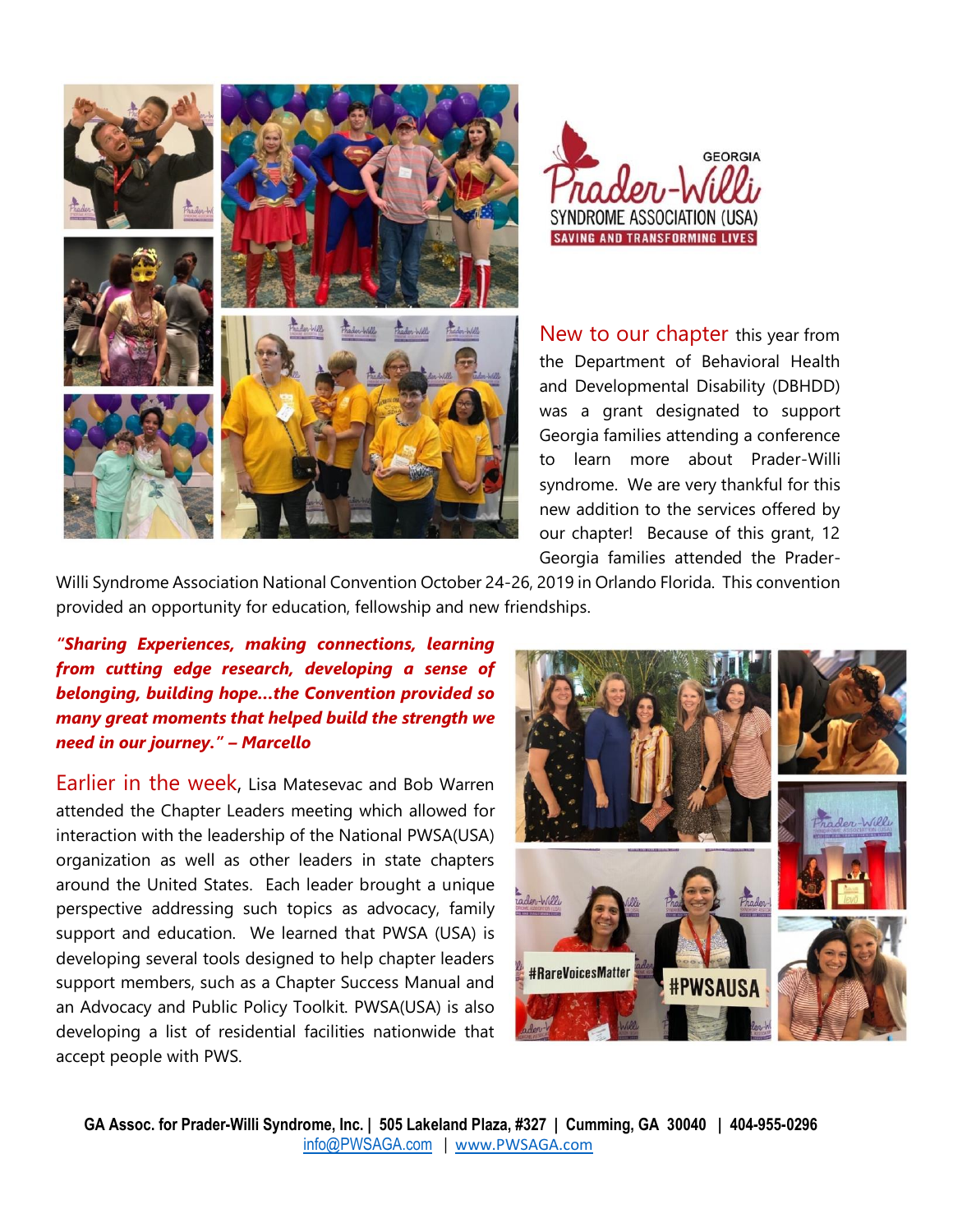The Family conference began with a welcome reception on Thursday evening where everyone could enjoy time with a cast of characters like Superman and Supergirl, as well as participate in face painting, balloon art and cape decorating. On Friday morning, the educational seminars began. A diverse range of topics was covered by several very distinguished speakers. Dr. van Bosse and Janice Agarwal, P.T. presented to a full house on the topic of musculoskeletal issues such as hypotonia, flat footedness and scoliosis. Much attention was given to the topic of siblings and family dynamics. Lisa Thornton, attorney



and president of PWSA Utah, provided a comprehensive overview of legal planning and guardianship. Other topics included preparing for an IEP, Nutrition, GI issues, and research updates to name a few. It was an eventful few days and families came away feeling energized and full of information ready to return home and implement new strategies.

*"I am just blown away by the conference last weekend. What an amazing opportunity! So much learned and shared. The level of commitment and drive of this community truly inspires me. I wouldn't trade my son and I being at this event for anything! Thank you to the GA Chapter and National for all you do!" - Jamie*

Where were the kids during all this you may be wondering? PWSA(USA) offered the YIP (youth/infant program) and the YAP (youth/adult program) for our loved ones packed with so many fun things to do! Volunteers from the Church of Latter-Day Saints provided supervision. While the children and adults with PWS were entertained, parents could relax knowing their kids were well cared for and they could focus on learning and making connections with other families. Rounding out the end of the conference was a truly wonderful show put on by the kids and adults with PWS choreographed to the song *'This is Me'*. Our loved ones with PWS, siblings and volunteers danced and celebrated the end of another successful convention.

*"The 2019 PWSA Convention in Orlando was the first PWS convention I have attended. I definitely plan on attending the next one in 2021! I am so glad I was able to become closer with other PWS parents and kids. I was crying happy tears within the first 15 minutes of the opening presentation. We consider ourselves well-read when it comes to PWS, but I learned SO much from each presentation. I walked away with a wealth of new information that can help Eva (our 2 year-old with PWS) live her best life." – Sarah*

**GA Assoc. for Prader-Willi Syndrome, Inc. | 505 Lakeland Plaza, #327 | Cumming, GA 30040 | 404-955-0296** [info@PWSAGA.com](mailto:info@PWSAGA.com) | [www.PWSAGA.com](http://www.pwsaga.com/)